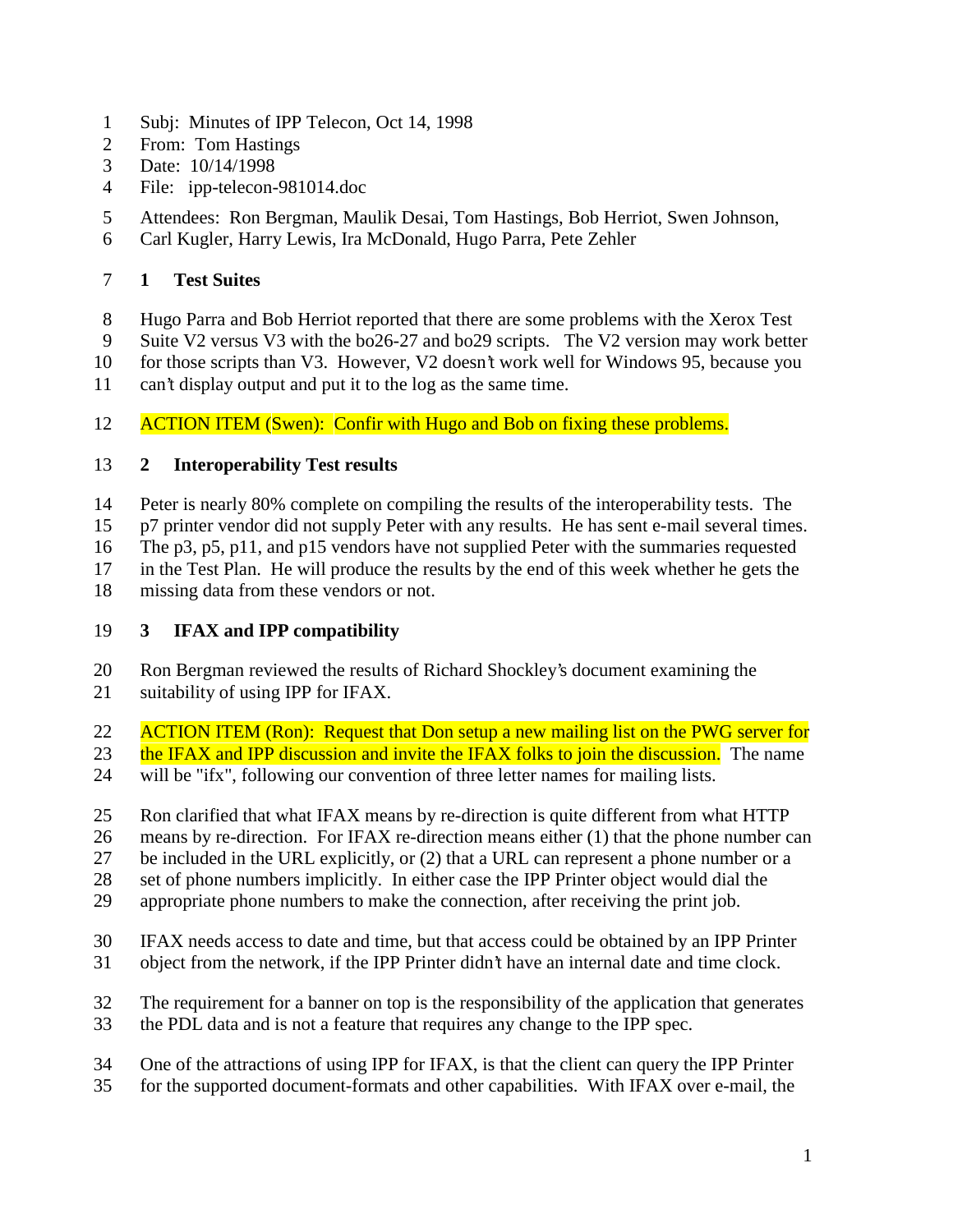- sender has to assume TIFF/F. Only if the sender knows that the recipient supports
- TIFF/FX, can it send TIFF/FX. Supporting query with e-mail is very problematic.
- ACTION ITEM (Ron): Ffind out more about what IFAX means by "Job Ticket".
- Richard's document mentions "Job Ticket" and "VCARD" which is virtual (business)
- $40 \quad \text{card.}$

### **4 Simplifying Natural Language Override Support**

- There are two proposals to simplify the Natural Language Override mechanism in the
- Model and Semantics document:

# **4.1 Remove the job-level natural language override for Get-Jobs**

- Remove the optimization that allows an IPP object in the Get-Jobs Response to return the
- "attributes-natural-language" attribute for each job that has a natural language which is
- different than the natural language being returned for the response as a whole. If the
- natural language is different for an attribute than the response as a whole, require the IPP
- object to return the attribute using the 'nameWithLanguage' or 'textWithLanguage'
- attribute syntaxes that explicitly specifies the natural language.
- 51 ACTION ITEM (Tom): Send out a request for vote on the mailing list to remove the job-level natural language override for Get-Jobs.

# **4.2 Remove the entire Natural Language Override mechanism**

 Remove the 'textWithoutLanguage' and 'nameWithoutLanguage' attribute syntaxes altogether. They add complexity to the protocol which may introduce bugs or interoperability problems. They are only optimizations of responses. In fact, they are not very good optimizations, because it requires a response to have more than 5 or 6 text and/or name attribute values (of the same language), before the number of octets is less than if each attribute used the 'textWithLanguage' representation. This is because the "attributes-natural-language" operation attribute requires about 37 octets, and each attribute only requires about 6-9 extra octets per value to represent the natural language explicitly. This simplification does not reduce any functionality. It had been suggested by Keith Moore last May as well.

- There was considerable support for this proposal. On the other hand, implementations of
- IPP have been announced, so that we need to get real feedback from the participants on
- whether to make this simplification. We also need to see whether the complete spec in
- the Model document for Natural Language Override mechanism was actually
- implemented or not.

# ACTION ITEM (Tom): Send out a request for vote on the mailing list to remove the

*textWithoutLanguage'* and 'nameWithoutLanguage' attribute syntaxes.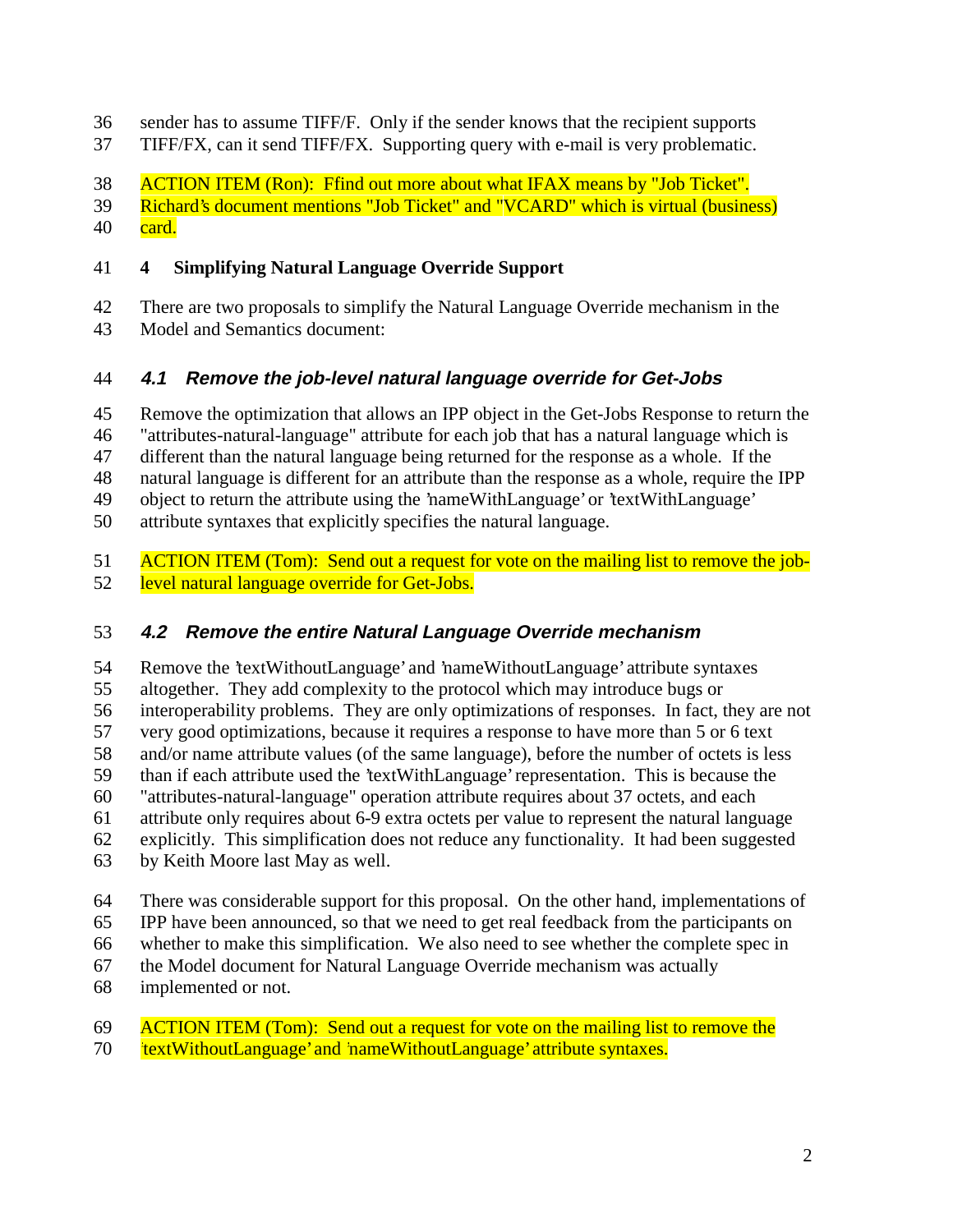### **5 Review of Issues**

- We reviewed the proposed Answer text in the Issues List posted on Oct 6 in:
- ftp://ftp.pwg.org/pub/pwg/ipp/proposed-clarifications/ipp-issues-list-mod-1.3.pdf
- Any issues that have no comments against them at either a telecon or on the mailing list for two weeks will be considered resolved using the explicit text in the Answer section.

 ACTION ITEM (Tom): Edit those proposed text clarifications into the IPP Model and 77 Semantics specification starting Oct 21, 1998 that have no comments.

### **5.1 Issue 1.10 - Case sensitivity in URLs**

- There were no comments on the proposed text in the e-mail message from me on
- Monday, Oct 12, for the model document. For the IIG, we should add a sentence
- pointing out that HTTP/1.1 contains more descriptions of how to compare URLs.

### **5.2 Issue 1.24 - Definition of 'successful-attributes-substituted-or-ignored' and unsupported attribute values in Get-Xxxx operations**

84 ACTION ITEM (Tom): Propose the text for adding the reason for returning this status 85 code and all status codes for each operation specification in the Model.

#### **5.3 Issue 1.28 - What MUST an IPP object do if Create-Job never gets an Add-Document or Send-Document with 'last-document' set to 'true'?**

- We discussed that we had forgotten that the June Model and Semantics document
- contains a "multiple-operations-time-out" Printer Description (see section 4.4.28) that

allows the IPP Printer to indicate the length of time before it closes down multi-document

- 91 jobs that haven't had another operation performed on them.
- We agreed to the following:
- 1. Clarify that "multiple-operations-time-out" is a "minimum", not a promise to close the job after exactly that much time.
- 2. We reconfirmed that it is a requirement of the IPP Printer to clean up such jobs, not the client.
- 3. The "multiple-operations-time-out" attribute is an OPTIONAL attribute, but that an IPP Printer MUST support the "multiple-operations-time-out" Printer Description attribute if it supports the Create-Job and Send-Document operations, i.e., if it supports multi-document jobs.
- 4. The system administrator can set the "multiple-operations-time-out" attribute to any value. He/she is not restricted to a one to four minute value. Instead, the one